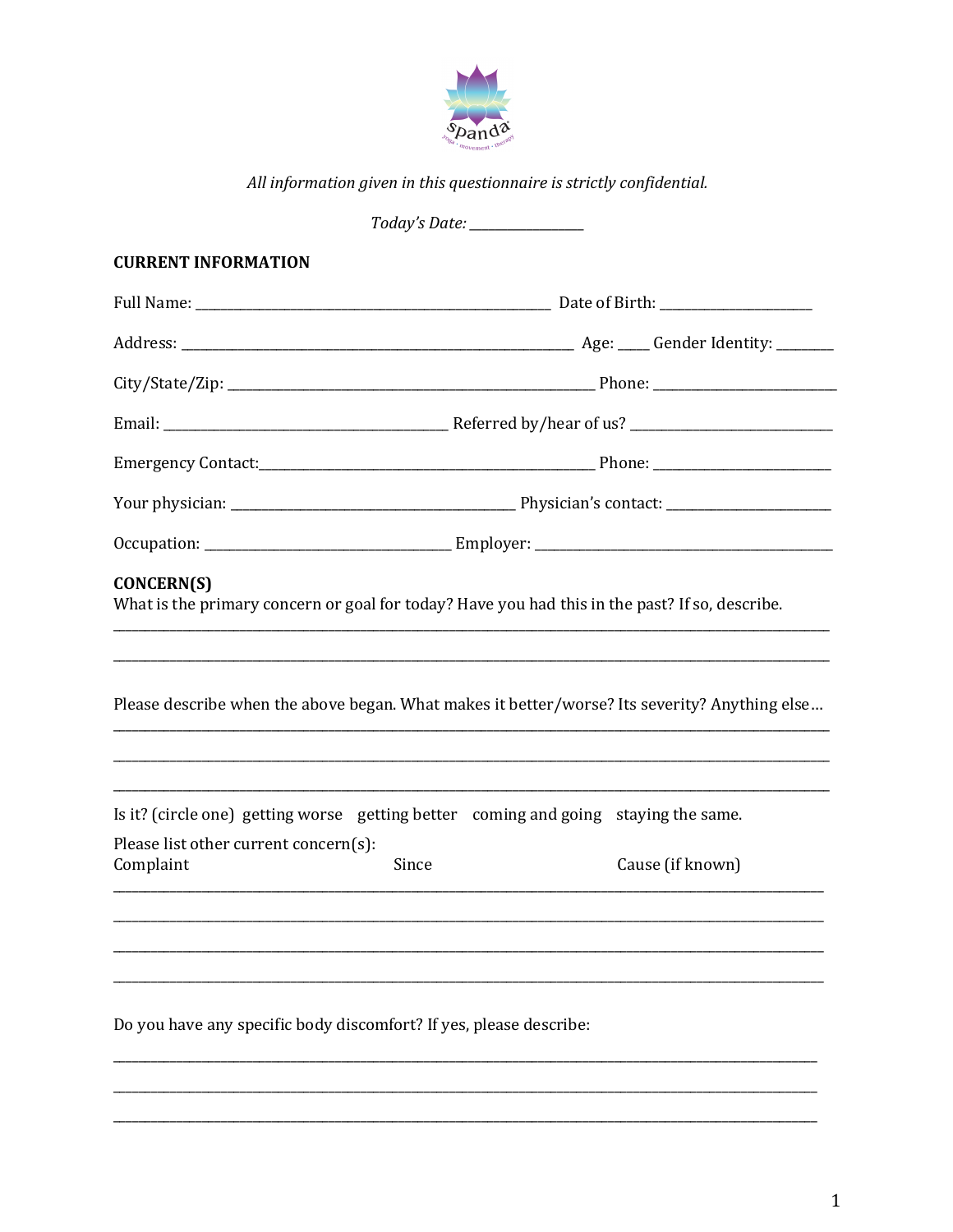If relevant to your visit, please circle any problem areas in the drawing and if possible, write a word to indicate the type of sensation or sensations there, such as tight, burning, numb, sharp pain, etc.



Do you perform any repetitive movement in your work, sport, yoga practice, recreation, home care, or other activities?

\_\_\_\_\_\_\_\_\_\_\_\_\_\_\_\_\_\_\_\_\_\_\_\_\_\_\_\_\_\_\_\_\_\_\_\_\_\_\_\_\_\_\_\_\_\_\_\_\_\_\_\_\_\_\_\_\_\_\_\_\_\_\_\_\_\_\_\_\_\_\_\_\_\_\_\_\_\_\_\_\_\_\_\_\_\_\_\_\_\_\_\_\_\_\_\_\_\_\_\_\_\_\_\_\_\_\_\_\_\_\_\_ \_\_\_\_\_\_\_\_\_\_\_\_\_\_\_\_\_\_\_\_\_\_\_\_\_\_\_\_\_\_\_\_\_\_\_\_\_\_\_\_\_\_\_\_\_\_\_\_\_\_\_\_\_\_\_\_\_\_\_\_\_\_\_\_\_\_\_\_\_\_\_\_\_\_\_\_\_\_\_\_\_\_\_\_\_\_\_\_\_\_\_\_\_\_\_\_\_\_\_\_\_\_\_\_\_\_\_\_\_\_\_\_

Are you seeing healthcare or other service providers for this issue/condition? (acupuncturist, physical therapist, massage practitioner)? (Yes/No) If so what is the diagnosis and what treatment if any have your tried?

\_\_\_\_\_\_\_\_\_\_\_\_\_\_\_\_\_\_\_\_\_\_\_\_\_\_\_\_\_\_\_\_\_\_\_\_\_\_\_\_\_\_\_\_\_\_\_\_\_\_\_\_\_\_\_\_\_\_\_\_\_\_\_\_\_\_\_\_\_\_\_\_\_\_\_\_\_\_\_\_\_\_\_\_\_\_\_\_\_\_\_\_\_\_\_\_\_\_\_\_\_\_\_\_\_\_\_\_\_\_\_ \_\_\_\_\_\_\_\_\_\_\_\_\_\_\_\_\_\_\_\_\_\_\_\_\_\_\_\_\_\_\_\_\_\_\_\_\_\_\_\_\_\_\_\_\_\_\_\_\_\_\_\_\_\_\_\_\_\_\_\_\_\_\_\_\_\_\_\_\_\_\_\_\_\_\_\_\_\_\_\_\_\_\_\_\_\_\_\_\_\_\_\_\_\_\_\_\_\_\_\_\_\_\_\_\_\_\_\_\_\_\_

Have you made any observations about your body, energy, mental or emotional life, beliefs and life philosophy in relation to this concern that you would like to share?

\_\_\_\_\_\_\_\_\_\_\_\_\_\_\_\_\_\_\_\_\_\_\_\_\_\_\_\_\_\_\_\_\_\_\_\_\_\_\_\_\_\_\_\_\_\_\_\_\_\_\_\_\_\_\_\_\_\_\_\_\_\_\_\_\_\_\_\_\_\_\_\_\_\_\_\_\_\_\_\_\_\_\_\_\_\_\_\_\_\_\_\_\_\_\_\_\_\_\_\_ \_\_\_\_\_\_\_\_\_\_\_\_\_\_\_\_\_\_\_\_\_\_\_\_\_\_\_\_\_\_\_\_\_\_\_\_\_\_\_\_\_\_\_\_\_\_\_\_\_\_\_\_\_\_\_\_\_\_\_\_\_\_\_\_\_\_\_\_\_\_\_\_\_\_\_\_\_\_\_\_\_\_\_\_\_\_\_\_\_\_\_\_\_\_\_\_\_\_\_\_ \_\_\_\_\_\_\_\_\_\_\_\_\_\_\_\_\_\_\_\_\_\_\_\_\_\_\_\_\_\_\_\_\_\_\_\_\_\_\_\_\_\_\_\_\_\_\_\_\_\_\_\_\_\_\_\_\_\_\_\_\_\_\_\_\_\_\_\_\_\_\_\_\_\_\_\_\_\_\_\_\_\_\_\_\_\_\_\_\_\_\_\_\_\_\_\_\_\_\_\_ \_\_\_\_\_\_\_\_\_\_\_\_\_\_\_\_\_\_\_\_\_\_\_\_\_\_\_\_\_\_\_\_\_\_\_\_\_\_\_\_\_\_\_\_\_\_\_\_\_\_\_\_\_\_\_\_\_\_\_\_\_\_\_\_\_\_\_\_\_\_\_\_\_\_\_\_\_\_\_\_\_\_\_\_\_\_\_\_\_\_\_\_\_\_\_\_\_\_\_\_

\_\_\_\_\_\_\_\_\_\_\_\_\_\_\_\_\_\_\_\_\_\_\_\_\_\_\_\_\_\_\_\_\_\_\_\_\_\_\_\_\_\_\_\_\_\_\_\_\_\_\_\_\_\_\_\_\_\_\_\_\_\_\_\_\_\_\_\_\_\_\_\_\_\_\_\_\_\_\_\_\_\_\_\_\_\_\_\_\_\_\_\_\_\_\_\_\_\_\_\_ \_\_\_\_\_\_\_\_\_\_\_\_\_\_\_\_\_\_\_\_\_\_\_\_\_\_\_\_\_\_\_\_\_\_\_\_\_\_\_\_\_\_\_\_\_\_\_\_\_\_\_\_\_\_\_\_\_\_\_\_\_\_\_\_\_\_\_\_\_\_\_\_\_\_\_\_\_\_\_\_\_\_\_\_\_\_\_\_\_\_\_\_\_\_\_\_\_\_\_\_

In what way(s) do you think yoga movement therapy can be of help to you?

#### **LIFESTYLE**

How many hours do you work each week? Do you like your work?

Does your work stress or exhaust you? (Yes/No)

Do you generally get enough sleep? (Yes/No) Please describe: \_\_\_\_\_\_\_\_\_\_\_\_\_\_\_\_\_\_\_\_\_\_\_\_\_\_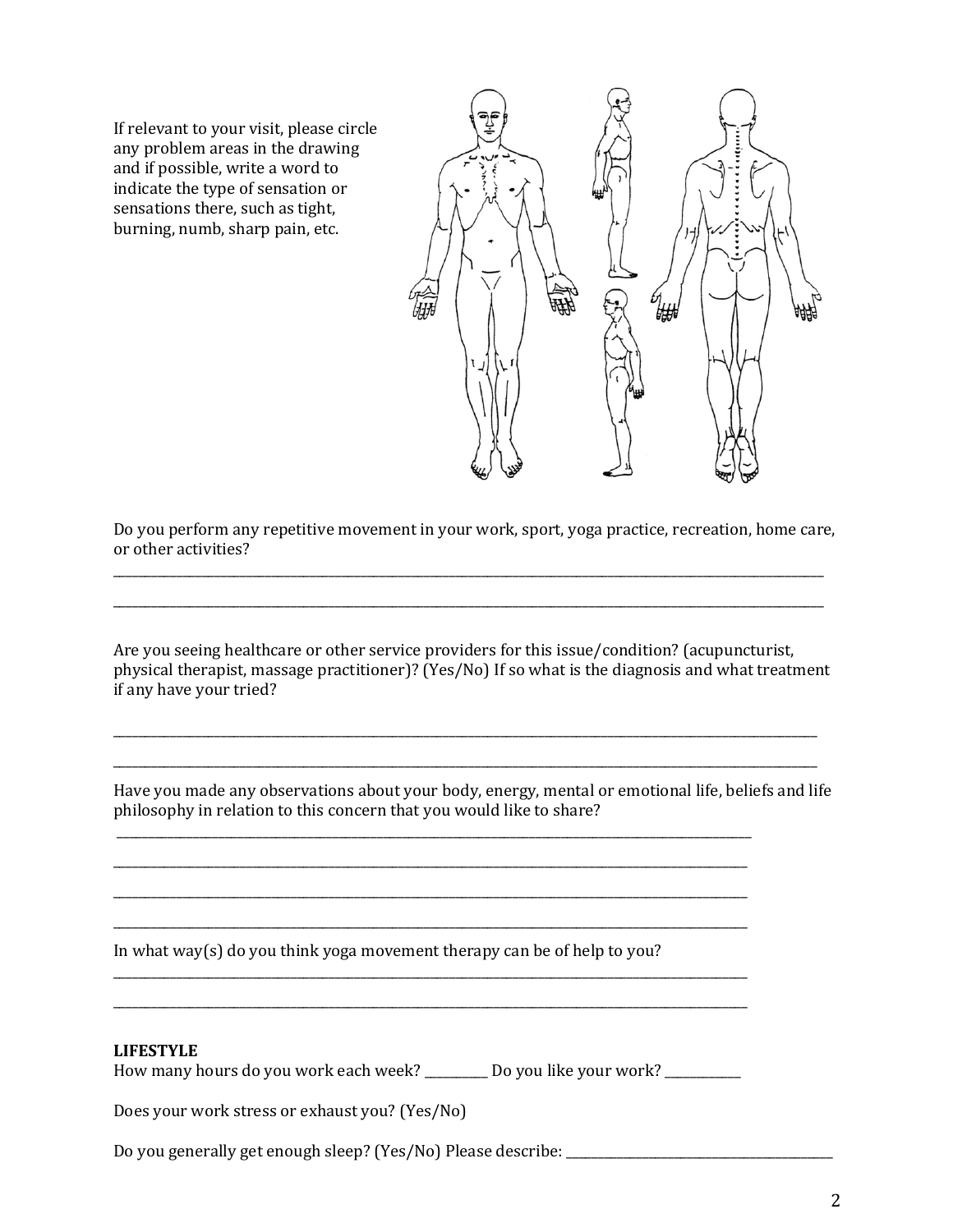| Are you currently or have you recently gone through an unusually stressful life change or event?    |  |  |  |  |
|-----------------------------------------------------------------------------------------------------|--|--|--|--|
| What kind of diet do you eat?<br>__Typical American __Vegetarian ___Vegan ___Other:                 |  |  |  |  |
| Do you smoke cigarettes, cigars, marijuana? (Yes/No) If yes, list:_________________________________ |  |  |  |  |
| Do you drink alcohol? (Yes/No) If yes, how many drinks per week?_______________________             |  |  |  |  |
| Do you use recreational drugs? (Yes/No) If yes, what and how often? _______________________________ |  |  |  |  |
| What do you do to exercise and how often? (Ex. Walk 30 min/5 days a wk.)                            |  |  |  |  |
| What current or past sport, movement, dance, performance or art experience do you have?             |  |  |  |  |
| What is your experience with yoga, meditation or similar eastern or wholistic practices?            |  |  |  |  |
|                                                                                                     |  |  |  |  |
| Do you sit for long hours at a workstation, computer, and/or driving?                               |  |  |  |  |
| List allergies to medicines, foods and environmental factors:                                       |  |  |  |  |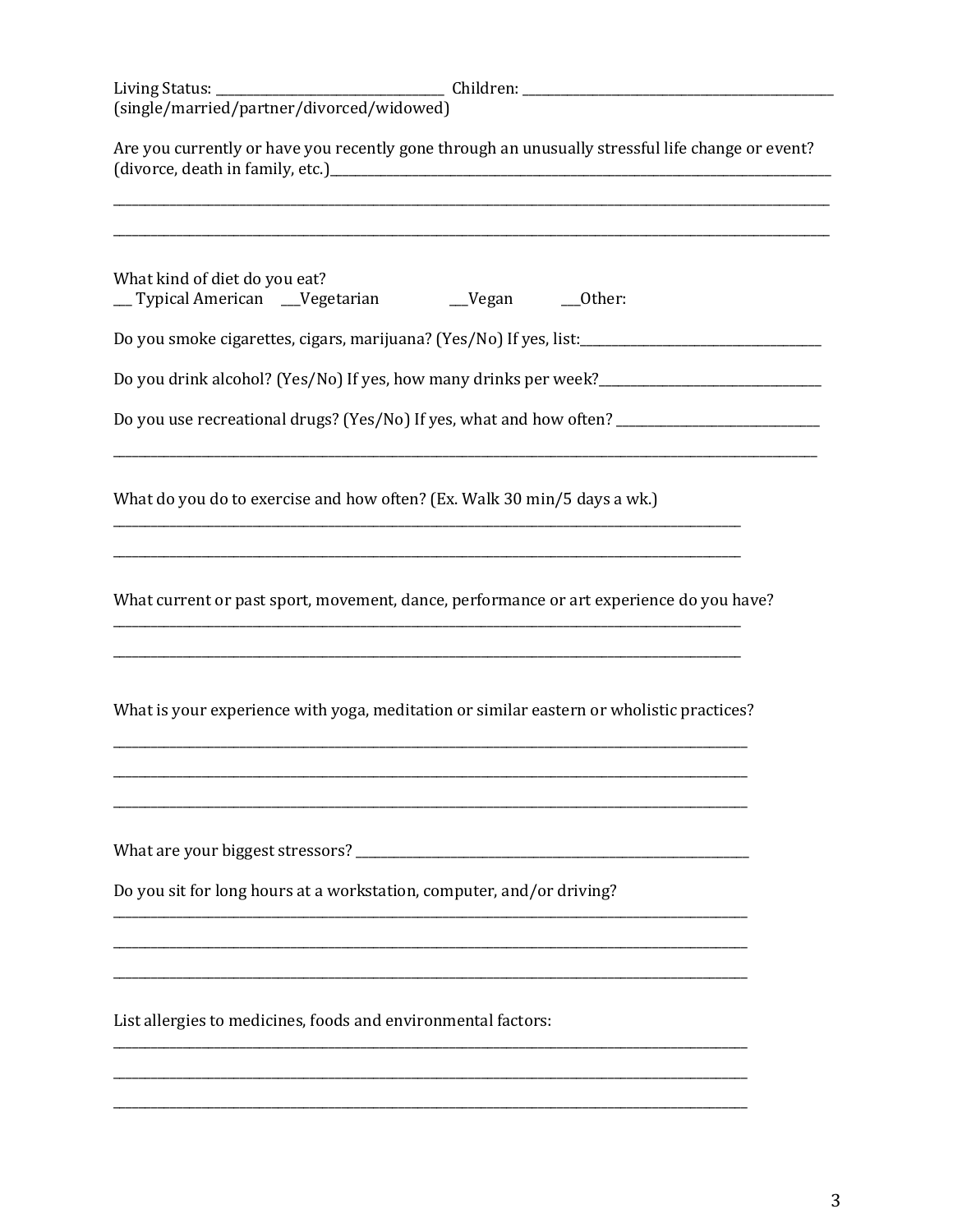List prescriptions or over-the-counter medications taken regularly:

List vitamins, minerals, herbal preparations, tonics, supplements, flower essences, cell salts, homeopathic remedies or the like taken regularly:

\_\_\_\_\_\_\_\_\_\_\_\_\_\_\_\_\_\_\_\_\_\_\_\_\_\_\_\_\_\_\_\_\_\_\_\_\_\_\_\_\_\_\_\_\_\_\_\_\_\_\_\_\_\_\_\_\_\_\_\_\_\_\_\_\_\_\_\_\_\_\_\_\_\_\_\_\_\_\_\_\_\_\_\_\_\_\_\_\_\_\_\_\_\_\_\_\_\_\_\_

\_\_\_\_\_\_\_\_\_\_\_\_\_\_\_\_\_\_\_\_\_\_\_\_\_\_\_\_\_\_\_\_\_\_\_\_\_\_\_\_\_\_\_\_\_\_\_\_\_\_\_\_\_\_\_\_\_\_\_\_\_\_\_\_\_\_\_\_\_\_\_\_\_\_\_\_\_\_\_\_\_\_\_\_\_\_\_\_\_\_\_\_\_\_\_\_\_\_\_\_

\_\_\_\_\_\_\_\_\_\_\_\_\_\_\_\_\_\_\_\_\_\_\_\_\_\_\_\_\_\_\_\_\_\_\_\_\_\_\_\_\_\_\_\_\_\_\_\_\_\_\_\_\_\_\_\_\_\_\_\_\_\_\_\_\_\_\_\_\_\_\_\_\_\_\_\_\_\_\_\_\_\_\_\_\_\_\_\_\_\_\_\_\_\_\_\_\_\_\_\_

\_\_\_\_\_\_\_\_\_\_\_\_\_\_\_\_\_\_\_\_\_\_\_\_\_\_\_\_\_\_\_\_\_\_\_\_\_\_\_\_\_\_\_\_\_\_\_\_\_\_\_\_\_\_\_\_\_\_\_\_\_\_\_\_\_\_\_\_\_\_\_\_\_\_\_\_\_\_\_\_\_\_\_\_\_\_\_\_\_\_\_\_\_\_\_\_\_\_\_\_

\_\_\_\_\_\_\_\_\_\_\_\_\_\_\_\_\_\_\_\_\_\_\_\_\_\_\_\_\_\_\_\_\_\_\_\_\_\_\_\_\_\_\_\_\_\_\_\_\_\_\_\_\_\_\_\_\_\_\_\_\_\_\_\_\_\_\_\_\_\_\_\_\_\_\_\_\_\_\_\_\_\_\_\_\_\_\_\_\_\_\_\_\_\_\_\_\_\_\_\_

What do you do for fun and/or to relax?

#### **HISTORY**

List major illnesses and hospitalizations (operations, injuries/accidents and their dates): \_\_\_\_\_\_\_\_\_\_\_\_\_\_\_\_\_\_\_\_\_\_\_\_\_\_\_\_\_\_\_\_\_\_\_\_\_\_\_\_\_\_\_\_\_\_\_\_\_\_\_\_\_\_\_\_\_\_\_\_\_\_\_\_\_\_\_\_\_\_\_\_\_\_\_\_\_\_\_\_\_\_\_\_\_\_\_\_\_\_\_\_\_\_\_\_\_\_\_\_

\_\_\_\_\_\_\_\_\_\_\_\_\_\_\_\_\_\_\_\_\_\_\_\_\_\_\_\_\_\_\_\_\_\_\_\_\_\_\_\_\_\_\_\_\_\_\_\_\_\_\_\_\_\_\_\_\_\_\_\_\_\_\_\_\_\_\_\_\_\_\_\_\_\_\_\_\_\_\_\_\_\_\_\_\_\_\_\_\_\_\_\_\_\_\_\_\_\_\_\_

\_\_\_\_\_\_\_\_\_\_\_\_\_\_\_\_\_\_\_\_\_\_\_\_\_\_\_\_\_\_\_\_\_\_\_\_\_\_\_\_\_\_\_\_\_\_\_\_\_\_\_\_\_\_\_\_\_\_\_\_\_\_\_\_\_\_\_\_\_\_\_\_\_\_\_\_\_\_\_\_\_\_\_\_\_\_\_\_\_\_\_\_\_\_\_\_\_\_\_\_

\_\_\_\_\_\_\_\_\_\_\_\_\_\_\_\_\_\_\_\_\_\_\_\_\_\_\_\_\_\_\_\_\_\_\_\_\_\_\_\_\_\_\_\_\_\_\_\_\_\_\_\_\_\_\_\_\_\_\_\_\_\_\_\_\_\_\_\_\_\_\_\_\_\_\_\_\_\_\_\_\_\_\_\_\_\_\_\_\_\_\_\_\_\_\_\_\_\_\_\_

\_\_\_\_\_\_\_\_\_\_\_\_\_\_\_\_\_\_\_\_\_\_\_\_\_\_\_\_\_\_\_\_\_\_\_\_\_\_\_\_\_\_\_\_\_\_\_\_\_\_\_\_\_\_\_\_\_\_\_\_\_\_\_\_\_\_\_\_\_\_\_\_\_\_\_\_\_\_\_\_\_\_\_\_\_\_\_\_\_\_\_\_\_\_\_\_\_\_\_\_

Have you ever been diagnosed with any of the following? If so, what year?

| Pneumonia            | Skin boils               | Obesity           | Rheumatic fever  |
|----------------------|--------------------------|-------------------|------------------|
| _Tuberculosis        | Eczema                   | Anemia            | Measles          |
| Asthma               | Psoriasis                | Blood transfusion | Mumps            |
| _Bronchitis          | Parasites                | Colitis           | _Chicken pox     |
| $\equiv$ Emphysema   | __Jaundice               | __Ulcer           | Polio            |
| _High blood pressure | _Hepatitis               | _Epilepsy/Seizure | __Whooping cough |
| _Low blood pressure  | <b>Gallstones</b>        | Mental breakdown  | Diphtheria       |
| _Heart disease       | __Kidney stones          | <b>Arthritis</b>  | _Lyme's disease  |
| _Drug reaction       | <b>Bladder Infection</b> | <b>Cancer</b>     | _Chronic Fatigue |
| _Migraine            | _Hypoglycemia            | $\_\$ Syphilis    | __fibromyalgia   |
| <b>Hives</b>         | Diabetes                 | <b>Gonorrhea</b>  | Other:           |

Please list and briefly describe any conditions, medical or otherwise, that may prohibit or limit your practice of yoga stretches, movements, breathing, meditation, introspection, or relaxation:

| List ailments of immediate family and indicate if deceased. |
|-------------------------------------------------------------|
|                                                             |
|                                                             |

\_\_\_\_\_\_\_\_\_\_\_\_\_\_\_\_\_\_\_\_\_\_\_\_\_\_\_\_\_\_\_\_\_\_\_\_\_\_\_\_\_\_\_\_\_\_\_\_\_\_\_\_\_\_\_\_\_\_\_\_\_\_\_\_\_\_\_\_\_\_\_\_\_\_\_\_\_\_\_\_\_\_\_\_\_\_\_\_\_\_\_\_\_\_\_\_\_\_\_\_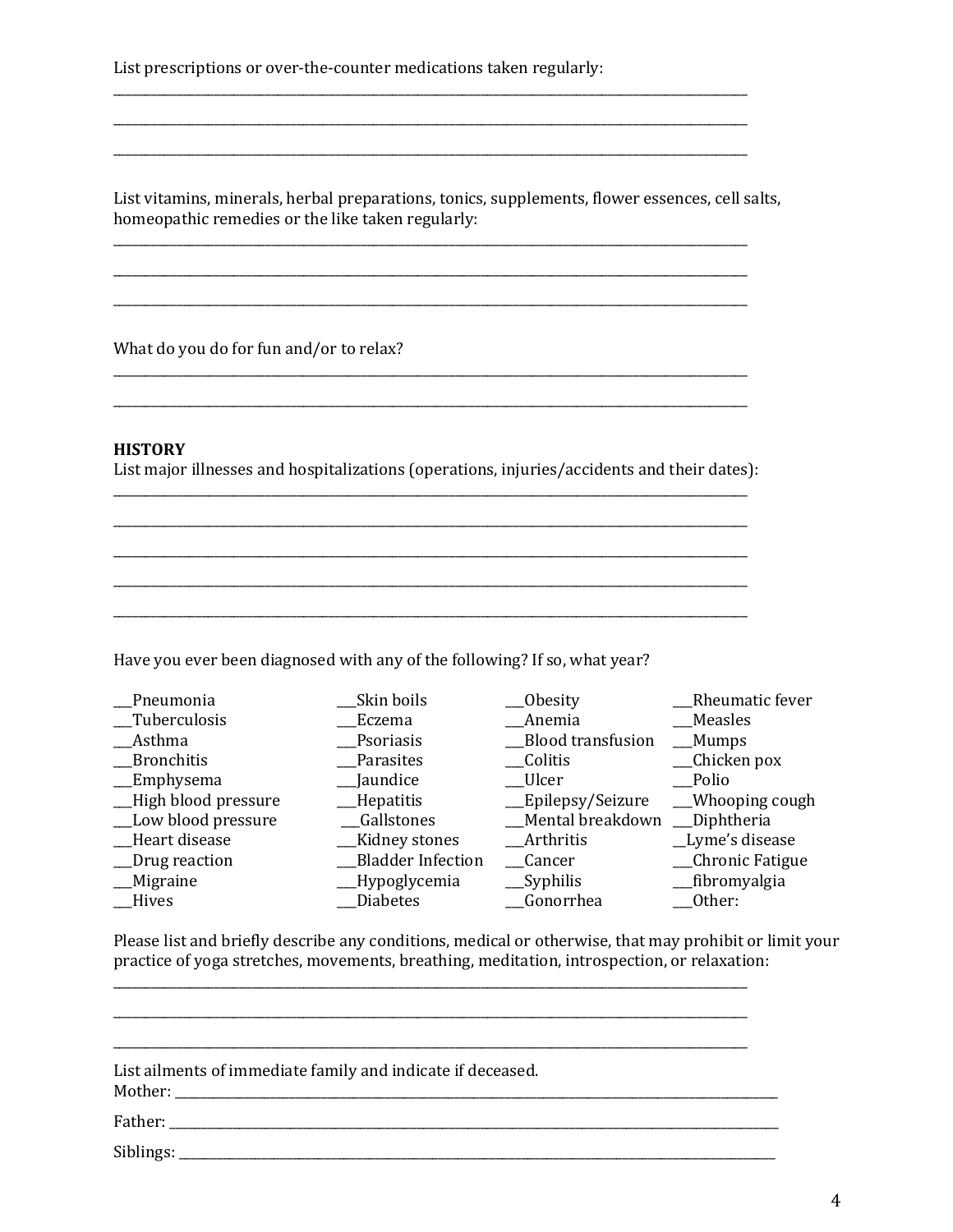Is there anything else you would like me to know?

# **Practice Information, Consent and Waiver**

### **SYMT Practice Information**

Spanda® Yoga Movement Therapy is dedicated to the promotion of personal growth, wellbeing, and the prevention of chronic illness and injury whenever possible. Yoga is an ancient science that may benefit a person at every level of their being. Yoga Movement Therapy utilizes the time-tested techniques, principles and practices of yoga to support and facilitate natural mechanisms of healing, improved functionality, and increased self-awareness.

\_\_\_\_\_\_\_\_\_\_\_\_\_\_\_\_\_\_\_\_\_\_\_\_\_\_\_\_\_\_\_\_\_\_\_\_\_\_\_\_\_\_\_\_\_\_\_\_\_\_\_\_\_\_\_\_\_\_\_\_\_\_\_\_\_\_\_\_\_\_\_\_\_\_\_\_\_\_\_\_\_\_\_\_\_\_\_\_\_\_\_\_\_\_\_\_\_\_\_\_ \_\_\_\_\_\_\_\_\_\_\_\_\_\_\_\_\_\_\_\_\_\_\_\_\_\_\_\_\_\_\_\_\_\_\_\_\_\_\_\_\_\_\_\_\_\_\_\_\_\_\_\_\_\_\_\_\_\_\_\_\_\_\_\_\_\_\_\_\_\_\_\_\_\_\_\_\_\_\_\_\_\_\_\_\_\_\_\_\_\_\_\_\_\_\_\_\_\_\_\_ \_\_\_\_\_\_\_\_\_\_\_\_\_\_\_\_\_\_\_\_\_\_\_\_\_\_\_\_\_\_\_\_\_\_\_\_\_\_\_\_\_\_\_\_\_\_\_\_\_\_\_\_\_\_\_\_\_\_\_\_\_\_\_\_\_\_\_\_\_\_\_\_\_\_\_\_\_\_\_\_\_\_\_\_\_\_\_\_\_\_\_\_\_\_\_\_\_\_\_\_

Dr. Jaime Stover Schmitt is certified as a yoga therapist  $(C-IAYT)$  by the International Association of Yoga Therapists (IAYT). She has been in private yoga therapy practice since 1985 and had been teaching yoga since 1976. Dr. Schmitt has participated in the writing and revision of the Yoga Alliance Standards for the training of yoga teachers and has been training teachers since 2003. She also serves on the IAYT's accreditation committee and participates in the writing and revision of the organizations' educational standards for the practice of yoga therapy. These standards are acknowledged worldwide in the training of yoga therapists. Dr. Schmitt also holds a doctorate in education, is certified at the level of ERYT500 as a yoga teacher and is also certified as a Somatic Movement Educator, Infant Developmental Movement Educator, Swedish and Shiatsu Massage Therapist, Personal Trainer, Group Fitness Instructor, Reiki Master, and Alexander Teacher.

### **Fee and Billing**

All sessions at this location are conducted by Dr. Jaime Stover Schmitt, C-IAYT. The fee for the initial intake  $75$ -minute session is  $\frac{1}{2}$ . The fee for a 55-minute regular session is  $\frac{1}{2}$ . Payment is due at the end of the session. Check and cash are preferred. If Paypal is used, an additional fee of \$5 will be added. 

Spanda® Yoga Movement Therapy (SYMT) does not bill on a monthly basis and does not bill insurance companies. SMYT can provide documentation with date, fee and description of session if requested.

#### **Cancellation**

There is no charge if appointments are cancelled 24 hours in advance. Cancellations within 24 hours of the scheduled time will be charged the full fee.

#### **Consent**

I, Solution (print), voluntarily consent to engage in Yoga therapy and participate at my own level of comfort, knowing I can decide to discontinue at any time. I understand that Yoga therapeutic methods are based on holistic principles and practices of Yoga- its science and philosophy, and western scientific data and are not, as yet, considered standard treatments in mainstream medicine.

During Yoga sessions, I am aware I will engage in the activities designed for my concern. I agree to take responsibility by being mindful of what I can and cannot do and to inform my yoga therapist of limitations, symptoms, pain, discomfort, or other concerns that occur or change at any point. I understand that yoga involves both cognitive and physical elements and there is inherent risk when undertaking physical activity.

I realize Yoga therapy is designed to benefit my concern, but that success is not be guaranteed. I acknowledge I must take an active role in performing the recommendations given for them to be affective.